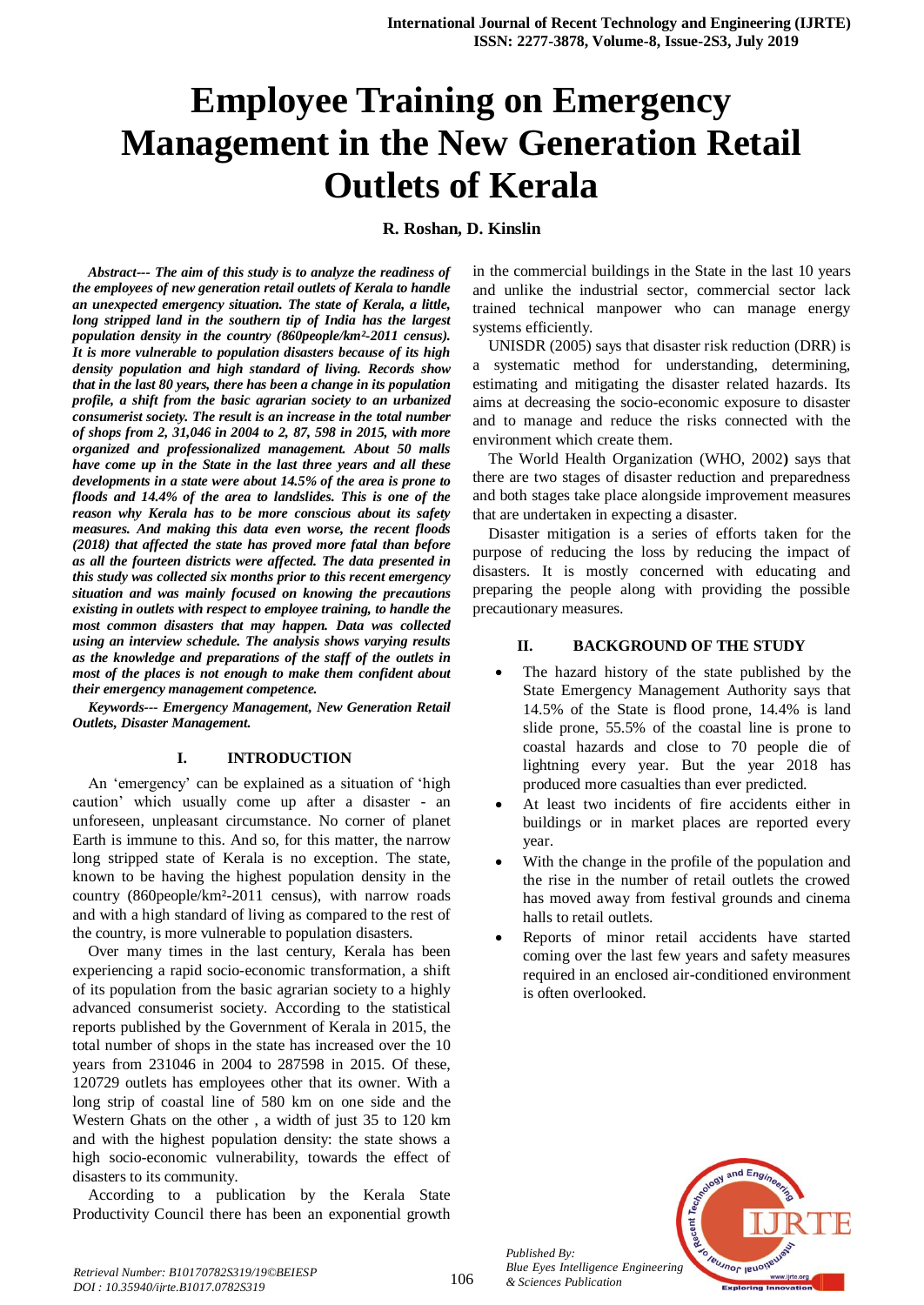#### *Objective*

Being a multi hazard prone state this research aims to study and analyze the precautions taken by a retail outlet with respect to employee training in handling an emergency situation.

## *Methodology*

The research paper is based on the study conducted inthreedistricts of Kerala namely Kollam, Thrissur and Kannur.

It covered areas including the different types of retail outlets, the total number of employees, the number of professionals and the number of non-professionals working in these outlets and how much they are trained to handle possible emergency situations that may arise. The study should be helpful for the retailers as it tries to bring out the relevance of employee training in safe shopping. Both secondary and primary data were used for the study. The major sources of secondary data included the internet, newspaper and publications by the State Emergency Management Authority.

Primary data was collected from the retail outlets using the survey method .Interview schedule was the tool used for this purpose.

A sample study was conducted in ten retail outlets in Trivandrum. Thoseoutlets which are comparatively new, enclosed and air-conditioned were preferred for this purpose. The study was focused on the type of retail outlets, the profile of the employees working in it and the fact whether they are introduced to any of the emergency management practices.

The hypothesis formulated was strictly based on the assumption that the people working in the outlets are neither aware nor are they prepared to face an unexpected emergency while at work. In order to collect data based on this the following information was necessary.

#### *Data Description*

- 1. The generic category of the retail outlet,
- 2. The total number of employees working in each,
- 3. The employee profile as to whether they are professionals or non-professionals.
- 4. Whether they have received any training regarding emergency preparedness, emergency mitigation or emergency management.

#### **III. DESCRIPTIVE ANALYSIS OF THE SAMPLE RETAIL OUTLETS**

Table No.1 shows various socio-demographic profile of the retail outlets and the percentage analysis based on the sample collected.

According to Table No. 1 it can be seen that 18 retailers were from the three corporation areas (Kollam, Thrissur and Kannur).

This accounts for 37.5% of the total retail outlets.

Again, the same number of retailers have been interviewed from the 6 municipalities which formed part of the sampling regions. 25% of the respondents were from the 6 panchayats.

| Table 1: Profile of the Retail Outlets |  |  |  |  |  |  |  |
|----------------------------------------|--|--|--|--|--|--|--|
|----------------------------------------|--|--|--|--|--|--|--|

|                                        |                          | Kollam           | <b>Thrissur</b> |           | <b>Total</b> |            |
|----------------------------------------|--------------------------|------------------|-----------------|-----------|--------------|------------|
| Profile<br>of the<br>retail<br>outlets | <b>Particulars</b>       | <b>Frequency</b> | Frequency       | Frequency | Frequency    | Percentage |
| Sample                                 | Municipal<br>Corporation | 6                | 6               | 6         | 18           | 37.5       |
|                                        | Municipality             | 3                | 3               | 3         | 9            | 18.75      |
|                                        | Municipality             | 3                | 3               | 3         | 9            | 18.75      |
|                                        | Panchayat 1              | 2                | $\overline{2}$  | 2         | 9            | 12.5       |
|                                        | Panchayat 2              | 2                | $\mathfrak{2}$  | 2         | 9            | 12.5       |
|                                        | <b>Total</b>             | 16               | 16              | 16        | 48           | 100        |
|                                        | (contd/-)                |                  |                 |           |              |            |

|                                               |                      | Kolla<br>m     | <b>Thrissu</b><br>r | <b>Kannu</b><br>r | <b>Total</b>   |            |
|-----------------------------------------------|----------------------|----------------|---------------------|-------------------|----------------|------------|
| Profile of the<br>retail outlets              | Particula<br>rs      | Frequency      | Frequency           | Frequency         | Frequency      | Percentage |
|                                               | Departme<br>nt Store | $\overline{0}$ | $\mathbf{0}$        | 4                 | $\overline{4}$ | 8.33       |
|                                               | Super<br>market      | 12             | 9                   | 5                 | 26             | 54.1<br>7  |
| Type of<br>retail outlet                      | Hyper<br>market      | 4              | $\overline{c}$      | 0                 | 6              | 12.5       |
|                                               | Specialty<br>Store   | 0              | 5                   | 0                 | 5              | 10.4<br>2  |
|                                               | Any Other            | 0              | $\boldsymbol{0}$    | 7                 | 7              | 14.5<br>8  |
|                                               | <b>Total</b>         | 16             | 16                  | 16                | 48             | 100        |
| The total No.<br>of Staff                     | 1 to 10              | 8              | 6                   | 8                 | 22             | 45.8<br>3  |
|                                               | 11 to 20             | 6              | 7                   | 3                 | 16             | 33.3<br>3  |
|                                               | 21 to 30             | $\overline{c}$ | $\overline{c}$      | $\overline{c}$    | 6              | 12.5       |
|                                               | 31 to 40             | $\overline{0}$ | $\overline{0}$      | $\mathbf{1}$      | $\mathbf{1}$   | 2.08       |
|                                               | 41 to 50             | $\theta$       | 1                   | $\overline{2}$    | 3              | 6.25       |
|                                               | > 51                 | $\theta$       | $\theta$            | $\overline{0}$    | $\overline{0}$ | 0          |
|                                               | <b>Total</b>         | 16             | 16                  | 16                | 48             | 100        |
| Total No. of<br><b>Staff</b><br>(Professional | 1 to 10              | 10             | 16                  | 15                | 41             | 85.4<br>2  |
|                                               | 11 to 20             | 6              | $\overline{0}$      | 1                 | 7              | 14.5<br>8  |
| s)                                            | > 21                 | $\Omega$       | $\theta$            | $\mathbf{0}$      | $\mathbf{0}$   | 0          |
|                                               | <b>Total</b>         | 16             | 16                  | 16                | 48             | 100        |
|                                               | 1 to 10              | 8              | 9                   | 9                 | 26             | 54.1<br>7  |
| Total No. of                                  | 11 to 20             | 8              | 6                   | $\overline{4}$    | 18             | 37.5       |
| <b>Staff (Non</b>                             | 21 to 30             | $\overline{0}$ | $\overline{0}$      | $\mathbf{0}$      | $\overline{0}$ | 0          |
| <b>Professionals</b>                          | 31 to 40             | $\theta$       | $\theta$            | $\overline{2}$    | $\overline{2}$ | 4.17       |
| ⟩                                             | 41 to 50             | $\overline{0}$ | $\mathbf{1}$        | 1                 | $\overline{2}$ | 4.17       |
|                                               | > 50                 | 0              | $\overline{0}$      | 0                 | 0              | 0          |
|                                               | <b>Total</b>         | 16             | 16                  | 16                | 48             | 100        |

Further, Table No. 1 presents the different types of retail outlets from where the data was collected. It can be seen that 54.17% (26 numbers) of the retailers are supermarkets. There were 6 hyper markets (12.5%), 5 specialty stores (10.42%) and 4 department stores (8.33%).and 14.58% (7 numbers) of the outlets who responded that they did not belong with a specific category.



*Published By:*

*& Sciences Publication*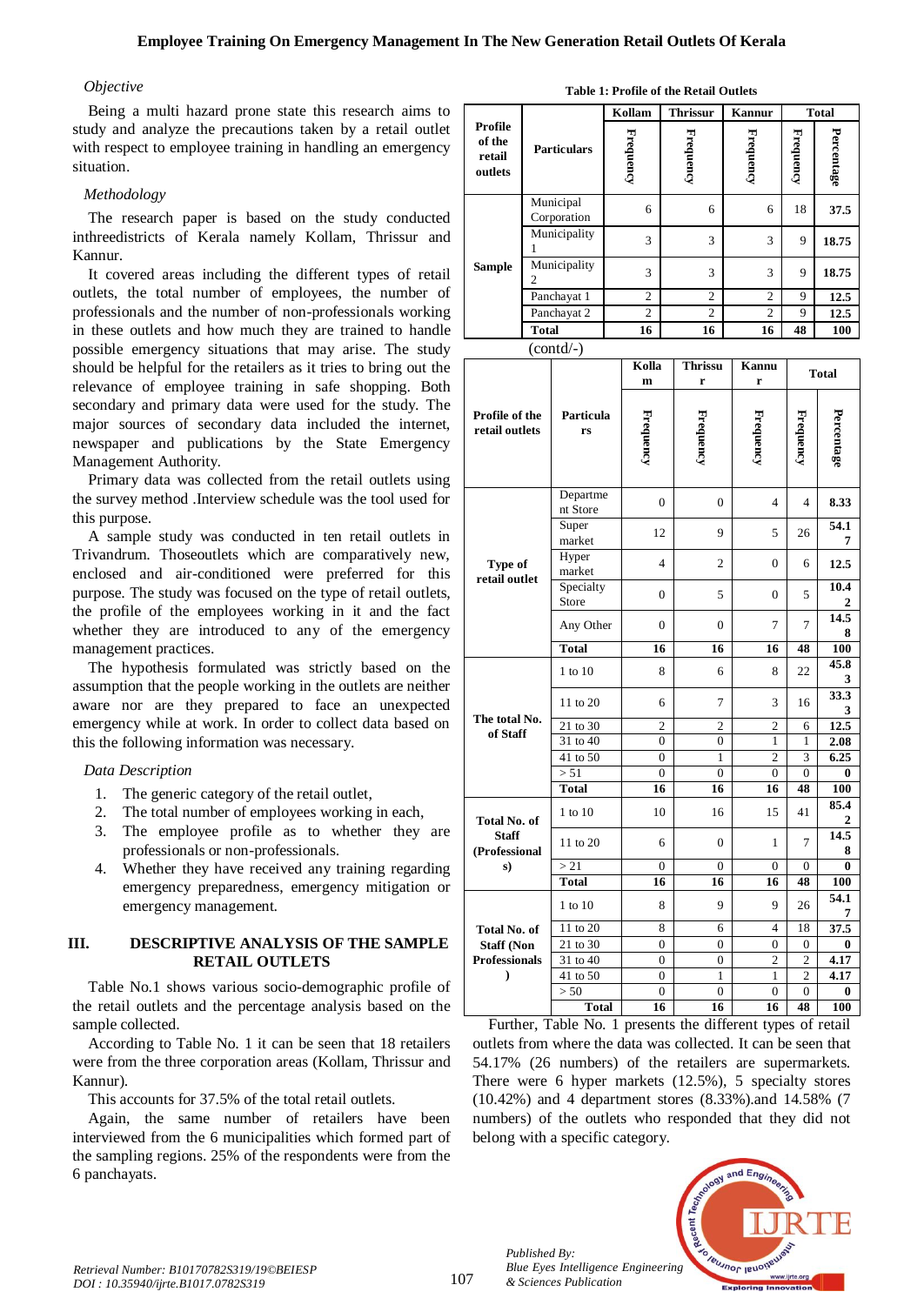The percentage of staff employed by the outlets shows that majority of the outlets i.e. 45.83% (220 numbers) are employing just 1 to 10 people. 16 outlets (33.33%) are having less than 11 to 20 people, 6 retailers (12.5%) claimed to have 21 to 30 staff members and 3 outlets (3.25%) have 41 to 50 employees. 1 outlet (2.08%) is having 31 to 40 employees. None of the outlets have more than 50 people as employees.

A separate analysis has been done regarding the number of professionals and the number of nonprofessionals. The percentage analysis of the number of professional staff working in the outlets shows that 85.42% of the retailers (41 numbers) have less than 10 professionals employed in their outlet. 7 outlets (14.58%) have 11 to 20 professionals. None of the outlets have more than 20 people who are professionals among their staff.

Table No. 1 also presents the number and percentage of nonprofessional employees working in the retail outlets. 54.17% (26 numbers) of the outlets have less than 10 nonprofessionals and 37.5% (18 numbers) of the retail outlets have between 11 and 20 employees who are nonprofessionals. 4.17% (2 numbers) of the outlets have 31 to 40 nonprofessional employees and another 4.17% (2 numbers) have 41 to 50 people. As described before none of the outlets have more than 50 employees.

## **IV. DATA ANALYSIS & RESULTS**

To understand the precautions taken by a retail outlet with respect to employee training in handling an emergency situation.

# *Hypothesis*

H°: The employees are not aware of any plan/process that has to be followed in case an emergency situation arise.

# *Analysis*

1. Mann Whitney U Test (Employees and training programs on emergency preparedness)

Mann-Whitney U test is a non-parametric test used instead of independent sample T test to compare two sample means that come from the same population , to know whether they are equal or not. In this research Mann-Whitney U test is used to access whether the employees are trained regularly on the emergency management processes and practices.

| Table No. 2: Employees and training programs on emergency |                             |                                         |                |                                         |        |                                          |  |  |
|-----------------------------------------------------------|-----------------------------|-----------------------------------------|----------------|-----------------------------------------|--------|------------------------------------------|--|--|
| preparedness<br><b>Mann Whitney U Test</b>                |                             |                                         |                |                                         |        |                                          |  |  |
| <b>Total Staff</b>                                        |                             | <b>Attended</b><br>training<br>programs |                | <b>Mann-</b><br>Whitney<br>$\mathbf{U}$ | z      | Asymp.<br>$\mathrm{Sig.}$ (2-<br>tailed) |  |  |
|                                                           |                             | Yes                                     | N <sub>0</sub> |                                         |        |                                          |  |  |
| Kollam                                                    | <b>Professionals</b>        | 13.<br>5                                | 7.7<br>9       | 4.000                                   | 1.890  | .059                                     |  |  |
|                                                           | Non<br>professionals        | 12.<br>5                                | 7.9<br>3       | 6.000                                   | 1.464  | .143                                     |  |  |
| <b>Thrissu</b><br>r                                       | <b>Professionals</b>        | 8.5                                     | 8.5            | 14.000                                  | 0.000  | 1.000                                    |  |  |
|                                                           | <b>Non</b><br>professionals | 12.<br>5                                | 7.9<br>3       | 6.000                                   | 1.446  | .148                                     |  |  |
| Kannur                                                    | <b>Professionals</b>        | 8                                       | 8.5<br>3       | 7.000                                   | $-258$ | .796                                     |  |  |
|                                                           | Non<br>professionals        | 11.<br>5                                | 8.3            | 4.500                                   | $-724$ | .469                                     |  |  |

(Significance level: 0.05)

According to the Table No. 3 in Kollam the professionals who attended the training programs  $(M = 13.5)$  were more than those who had not attended ( $M = 7.79$ ). The p-value for professionals who did training ( $p = 0.059$ ) was more than the level of significance and so the null hypothesis was accepted. The non-professionals who got trained  $(M - 12.5)$ was also more than those who were not trained  $(M - 7.93)$ . Here again the p-value was  $(p = 0.143)$  more than the significance level and so the null hypothesis was accepted.

For the district of Thrissur the professionals who attended the training programs  $(M = 8.5)$  were equal to those who had not attended ( $M = 8.5$ ). The p-value for professionals who did training  $(p = 1.000)$  was more than the level of significance and so the null hypothesis was accepted. The non-professionals who got trained  $(M - 12.5)$  was more than those who were not trained  $(M - 7.93)$ . Here again the pvalue was ( $p = 0.148$ ) more than the significance level and so the null hypothesis was accepted.

In Kannur the professionals who attended the training programs  $(M = 8.000)$  were less than those who had not attended ( $M = 8.53$ ). The p-value for professionals who did training ( $p = 0.796$ ) was more than the level of significance and so the null hypothesis was accepted. The nonprofessionals who got trained  $(M - 11.5)$  were more than those who were not trained  $(M - 8.3)$ . Here again the pvalue was ( $p = 0.469$ ) more than the significance level and so the null hypothesis was accepted.

# **V. INTERPRETATION**

- 1. Majority of the retail outlets that are functioning in the districts of Kollam, Thrissur and Kannur are super markets followed by specialty stores and hyper markets.
- 2. Most of the outlets have less than twenty people as their total staff.
- 3. The total number of professionals working in retail outlets is below ten in most of the places.
- 4. None of the outlets have more than twenty professionals.
- 5. The total number of non-professional also stays within twenty with just four outlets having employees between thirty and fifty
- 6. In Kollam the mean of the professional employees who had attended any kind of training programme regarding emergency management is more than those who have not attended. Same is the case of non-professionals also. But it is not sufficient enough to reject the null hypothesis
- 7. In Thrissur the mean of professional who got trained and who did not get trained are equal. The non-professionals who got trained in emergency management systems were more than those who did not get any training. But here again the p-value was more than 0.05 and the null hypothesis was accepted.



*Published By: Blue Eyes Intelligence Engineering & Sciences Publication*